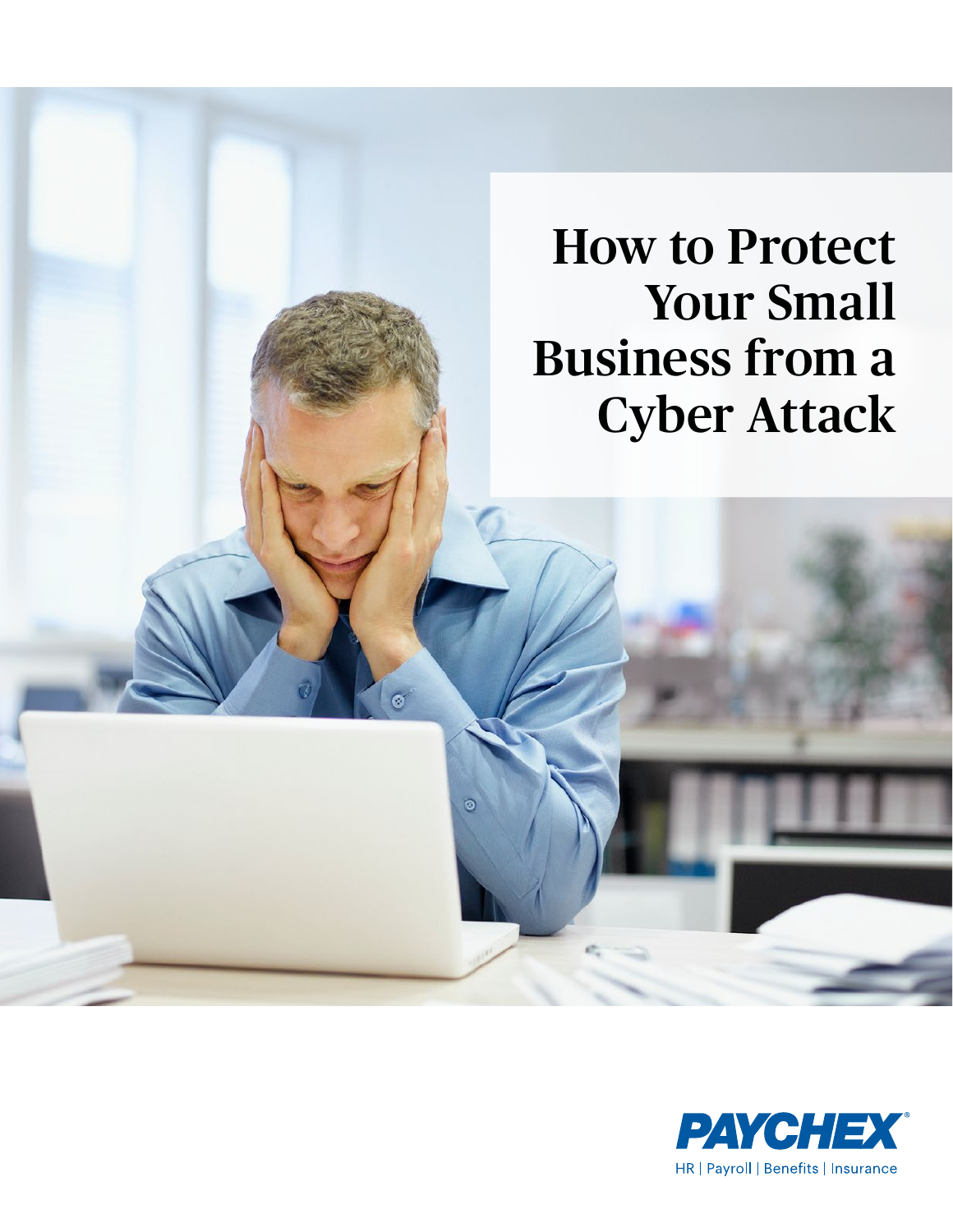# What You'll Learn

In this Paychex white paper, Bradley Schaufenbuel covers some of the most critical information small business owners need to understand in order to protect their data.

#### **Here's What You'll Learn**

- *•* What is a cyber attack?
- *•* What's the risk to small businesses
- *•* What is cyber-security, and how can small businesses put it to use?
- *•* What happens if a business is attacked?

### "A cyber attack will never happen to me."

Bradley Schaufenbuel, Vice President of Information Security at Paychex Inc. says he hears this from small business owners all too often, and urges them to think again.

### "Every day I see new breaches reported in the U.S., most of which do not make it to the news."

In fact, Bradley adds that small businesses are a particularly vulnerable target because they possess richer data assets than average consumers, but don't have the protection of larger businesses.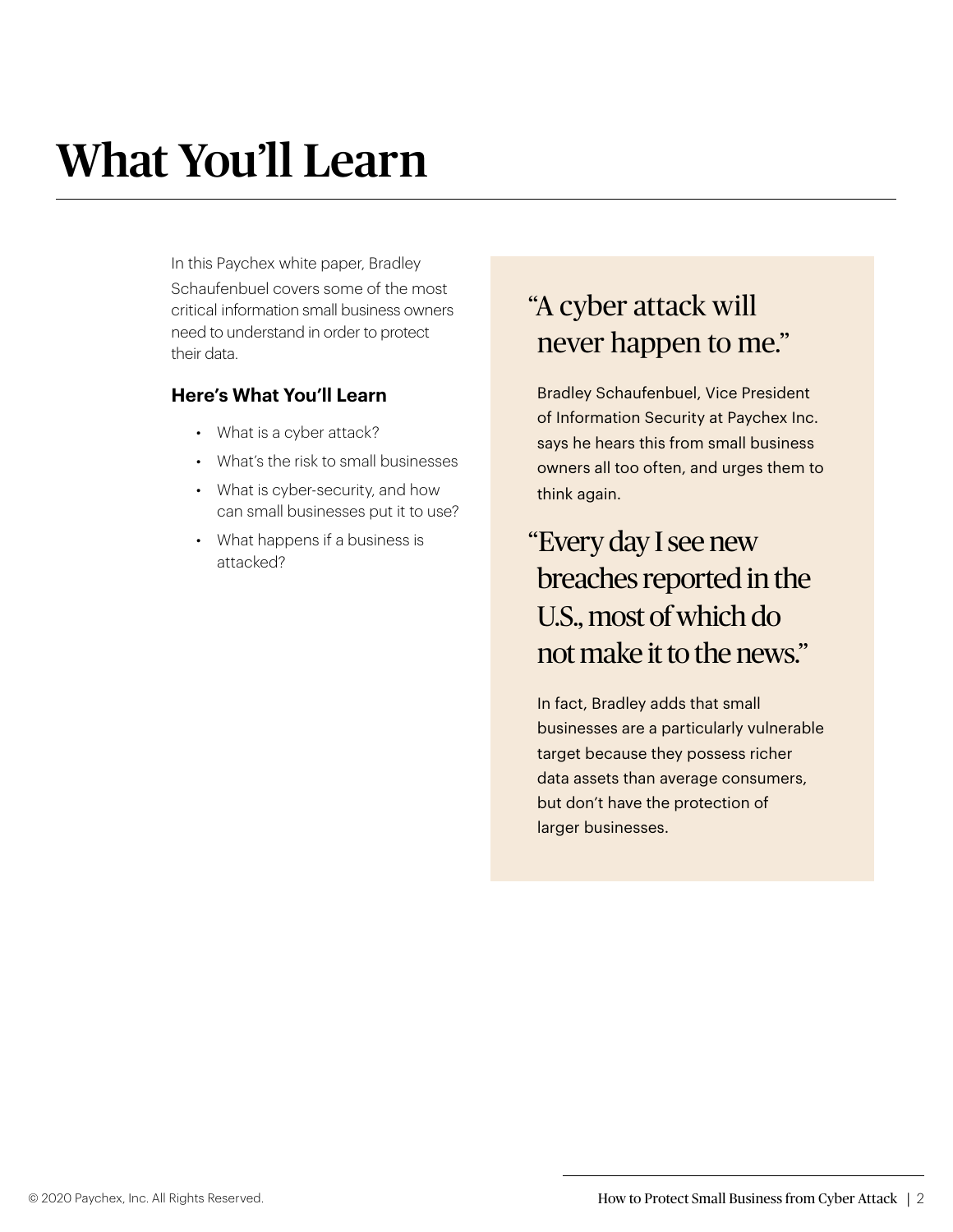## What is a Cyber Attack?

Like individuals, small businesses are vulnerable to any number of malicious attacks. These include computer viruses, phishing (where perpetrators obtain sensitive information by posing as a legitimate website and ask for login credentials or credit card information), hacking, and data breaches.

The objective is almost always to obtain and exploit private data. In many cases, both financial assets and a person's identity can be stolen.

### What's the Risk to Small Businesses?

A Small Business Owner Study, conducted by Harris Poll<sup>1</sup>, shows:

- *•* 75 percent of small businesses do not have a disaster plan in place.
- *•* 52 percent say it would take 3 months to recover from a disaster.

Statistics compiled by the National Cyber Security Alliance<sup>2</sup> paint an even bleaker picture:

- *•* Almost 50% of small businesses have experienced a cyber attack.
- *•* More than 70% of attacks target small businesses.
- *•* As much as 60% of small and medium size businesses that experience a data breach go out of business after 6 months!

*These challenges are not new. Compromised business email from cyber attacks accounted for over \$3.1 billion lost in 2016, with over 22,000 victims - an increase of 1,200% since 2015. And the number of attacks continues to grow.*

**Bradley Schaufenbuel,** Vice President of Information Security at Paychex

"So small businesses should be wary," Schaufenbuel warns, and adds that the repercussions of a security breach are "typically worse than small businesses think."

#### **Repercussions for businesses or their customers could include:**

- *•* Financial loss from banking and credit card data as well as equipment and other capital costs due to system and security enhancements.
- *•* Loss of one's identity, which can also require significant cost and effort to reclaim.
- *•* Damaged reputation and loss of consumer confidence. Opportunity cost of time lost to recovery efforts.
- *•* Decline in morale, both for business owners and employees.
- *•* Potentially going out of business, in extreme cases.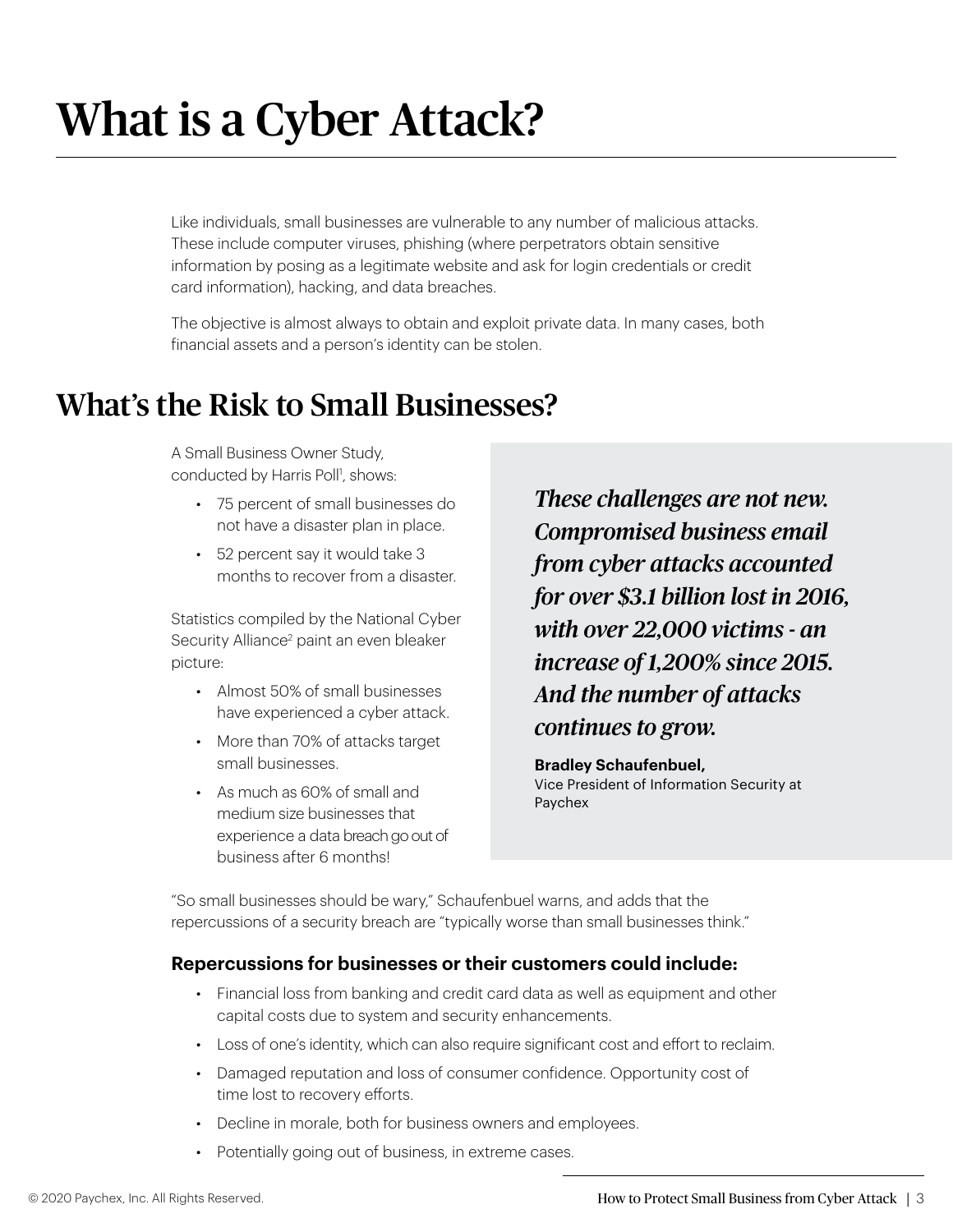## What is Cyber-Security, and How Can Small Businesses Put it to Use?

Savvy business owners can follow basic computer hygiene, also known as "cybersecurity," which can dramatically reduce the risk of a data breach.

#### **7 Basic Steps to Prevention**

Schaufenbuel suggests vigilant small business owners follow some of the "low hanging fruit," or well-known steps that businesses should all take for basic protection:

- *•* Research and purchase the best security software you can afford.
- *•* In addition, monitor and download the latest patches.
- *•* Download up-to-date browsers and operating systems.
- *•* Provide strong firewall security for your internet connection.
- *•* Secure and encrypt your Wi-Fi network.
- *•* Regularly backup sensitive information.
- *•* Use passwords that are alphanumeric, difficult for hackers to guess, and ideally larger phrases.

#### **5 More Powerful Techniques**

Schaufenbuel also offers some surprising, lesser known tips to help provide additional protection from an attack:

- *•* Never use the same passwords on multiple sites. Vary them all, and periodically change them.
- *•* Be wary of social engineering and phishing. As a matter of fact, he says that "most breaches are not the result of sophisticated hacking. Instead, they occur when a recipient open emails that contain suspicious links and attachments, or provide sensitive information that they shouldn't be sharing."
- *•* Use the rest of your PCs and devices for browsing and other functions. Set up a generic user account on these PCs and use this for most of applications (versus one with your personal name and other information).
- *•* Invest in cyber-liability insurance, which covers costs typically outside those of a general liability policy.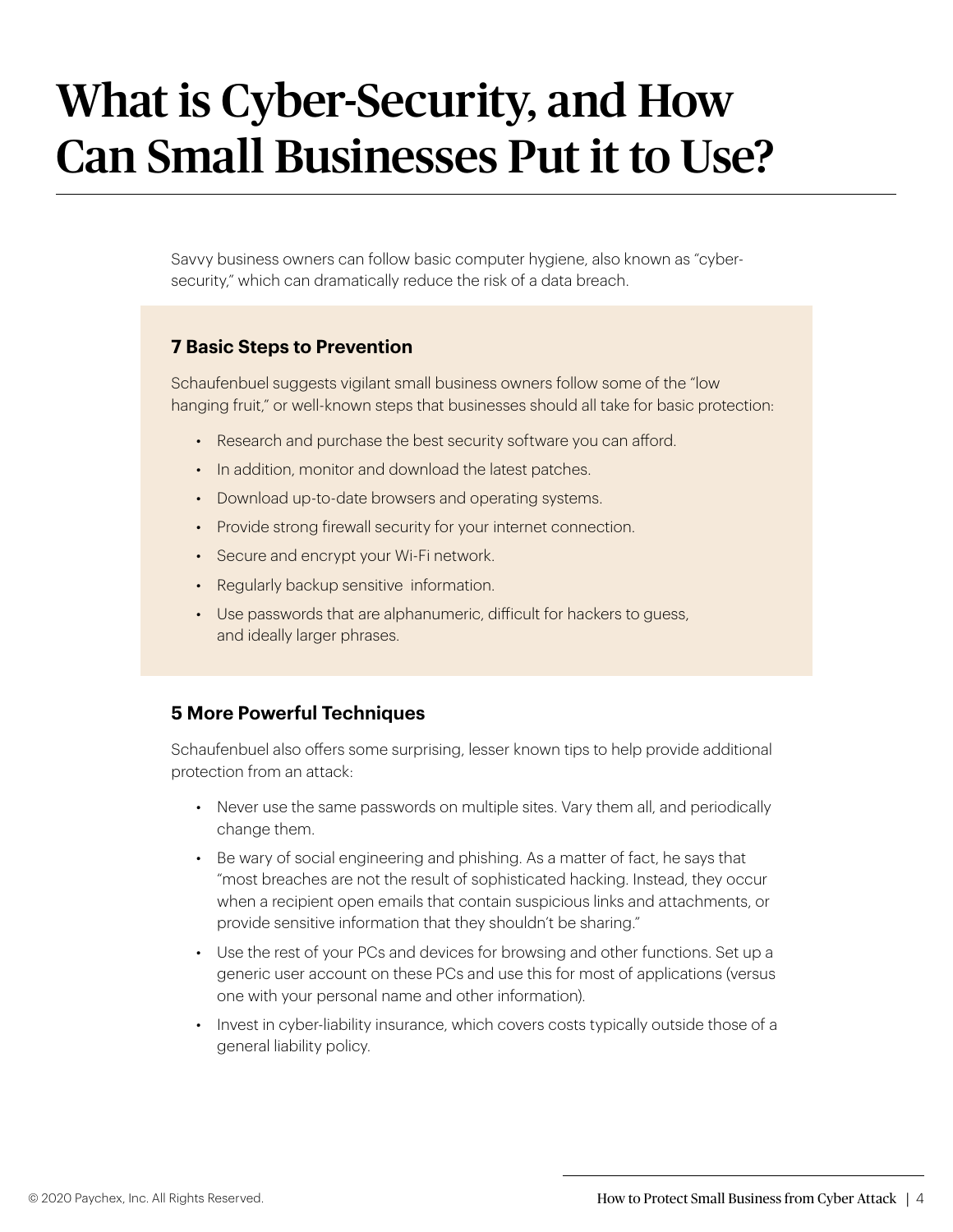# What Happens if a Business is Attacked?

Unfortunately, many businesses become victims of cyber-crime, even those who employ some of the cyber-security measures we've outlined. Should this be the case:

- *•* Discontinue using the affected systems.
- *•* Notify authorities, and if you purchased cyber-liability insurance contact your insurance company immediately. A list of helpful resources is provided below.
- *•* Implement more aggressive measures to prevent another breach.

#### **Resources in Case of an Attack**

The Internet Crime Complaint Center (IC3) [www.ic3.gov/default.aspx](http://www.ic3.gov/default.aspx)

Identity Theft Resource Center [www.idtheftcenter.org](http://www.idtheftcenter.org)

Federal Trade Commission [www.identitytheft.gov](http://www.identitytheft.gov) [www.ftc.gov/complaint](http://www.ftc.gov/complaint)

StopFraud.Gov [www.stopfraud.gov/victims.html](http://www.stopfraud.gov/victims.html)

U.S. Computer Emergency Readiness Team [www.us-cert.gov](http://www.us-cert.gov)

U.S. Department of Justice [www.justice.gov/criminal/cybercrime](http://www.justice.gov/criminal/cybercrime)

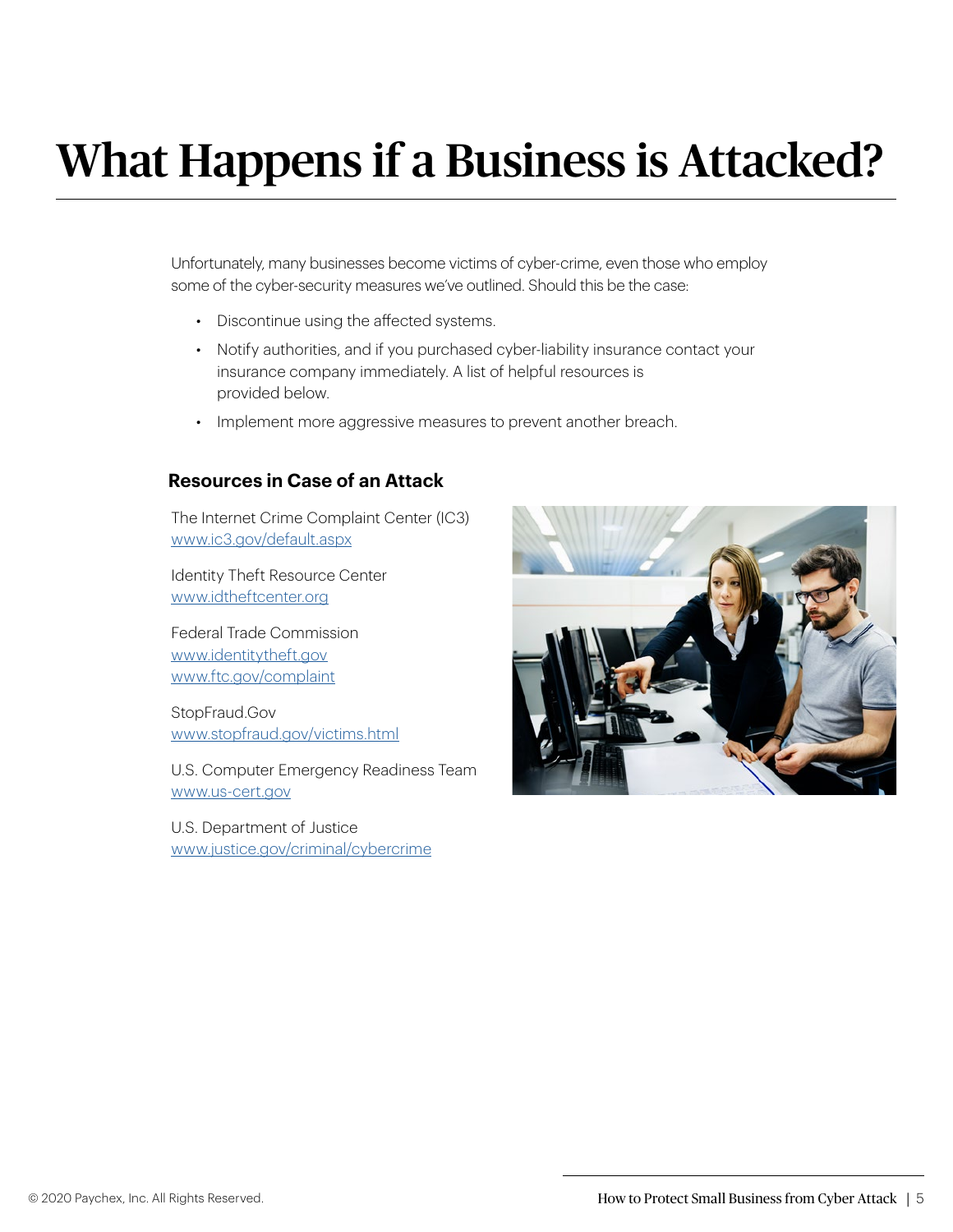## Next Steps

- *•* Read about creating a cyber security culture at [payx.me/create](https://www.paychex.com/articles/human-resources/creating-cyber-security-culture?utm_source=cyber%20security%20whitepaper&utm_medium=whitepaper&utm_content=cyber%20security)
- *•* Learn how to protect your business with [payx.me/liability](https://www.paychex.com/articles/human-resources/cyber-liability-insurance-why-your-business-needs-it?utm_source=cyber%20security%20whitepaper&utm_medium=whitepaper&utm_content=cyber%20security)
- *•* Speak with a Paychex representative at 855-973-2408 or visit [paychex.com](https://www.paychex.com)

#### **Sources**

- 1. <https://www.nationwide.com/about-us/083115-small-biz-survey.jsp>
- 2. [https://www.staysafeonline.org/ncsam/resources/3-reasons-hackers](https://www.staysafeonline.org/ncsam/resources/3-reasons-hackers-love-your-small-business-infographic)[love-your-small-business-infographic](https://www.staysafeonline.org/ncsam/resources/3-reasons-hackers-love-your-small-business-infographic)